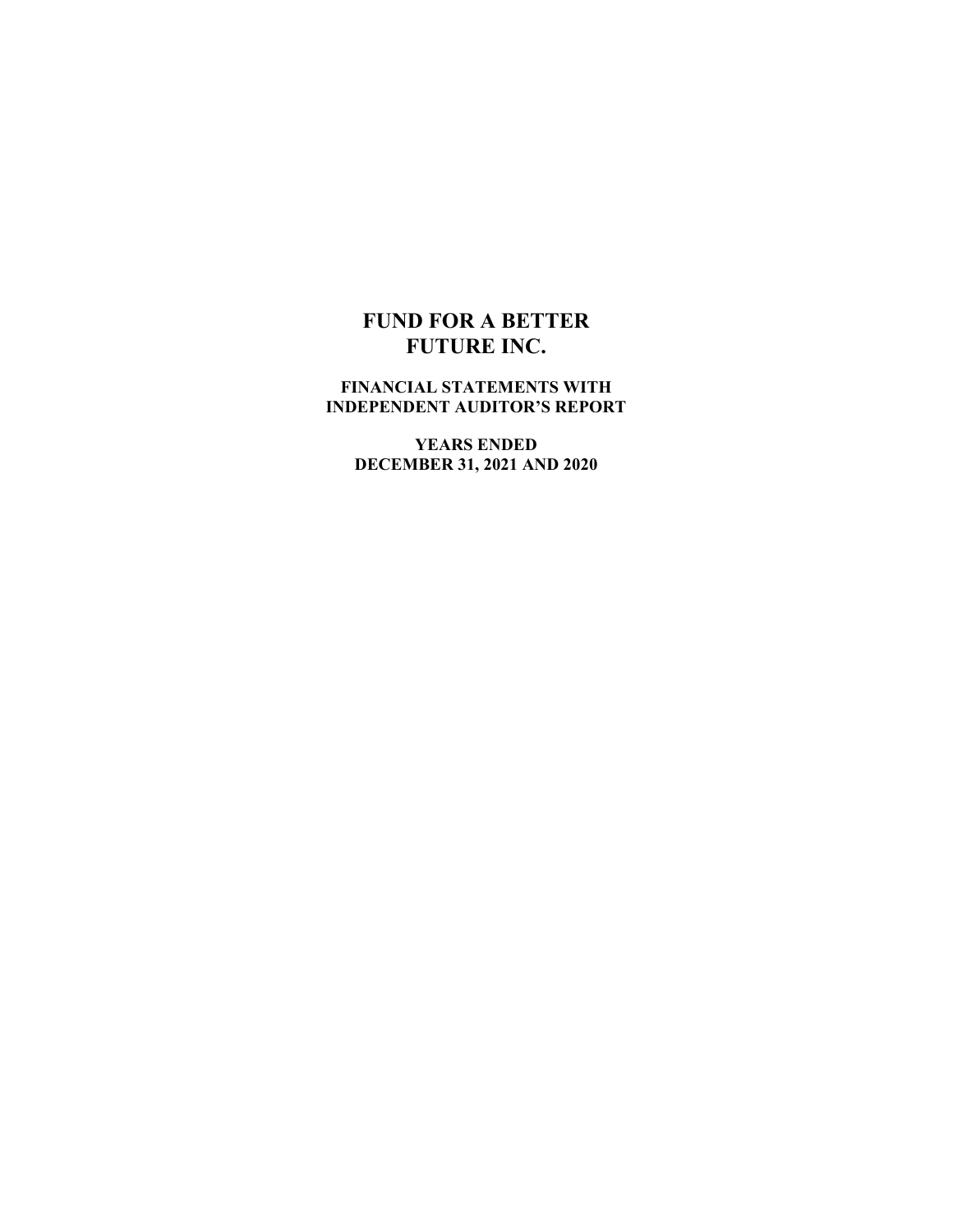

## **INDEPENDENT AUDITOR'S REPORT**

**Board of Directors Fund for a Better Future Inc. Sacramento, California** 

#### **Opinion**

We have audited the accompanying financial statements of Fund for a Better Future Inc. (Organization), which comprise the statements of financial position as of December 31, 2021 and 2020, and the related statements of activities, functional expenses, and cash flows for the years then ended, and the related notes to the financial statements.

In our opinion, the financial statements referred to above present fairly, in all material respects, the financial position of the Organization as of December 31, 2021 and 2020, and the changes in its net assets and its cash flows for the years then ended in accordance with accounting principles generally accepted in the United States of America.

#### **Basis for Opinion**

We conducted our audits in accordance with auditing standards generally accepted in the United States of America. Our responsibilities under those standards are further described in the Auditor's Responsibilities for the Audit of the Financial Statements section of our report. We are required to be independent of the Organization and to meet our other ethical responsibilities in accordance with the relevant ethical requirements relating to our audits. We believe that the audit evidence we have obtained is sufficient and appropriate to provide a basis for our audit opinion.

#### **Responsibilities of Management for the Financial Statements**

Management is responsible for the preparation and fair presentation of the financial statements in accordance with accounting principles generally accepted in the United States of America, and for the design, implementation, and maintenance of internal control relevant to the preparation and fair presentation of financial statements that are free from material misstatement, whether due to fraud or error.

In preparing the financial statements, management is required to evaluate whether there are conditions or events, considered in the aggregate, that raise substantial doubt about the Organization's ability to continue as a going concern within one year after the date that the financial statements are available to be issued.

#### **Auditor's Responsibilities for the Audit of the Financial Statements**

Our objectives are to obtain reasonable assurance about whether the financial statements as a whole are free from material misstatement, whether due to fraud or error, and to issue an auditor's report that includes our opinion. Reasonable assurance is a high level of assurance but is not absolute assurance and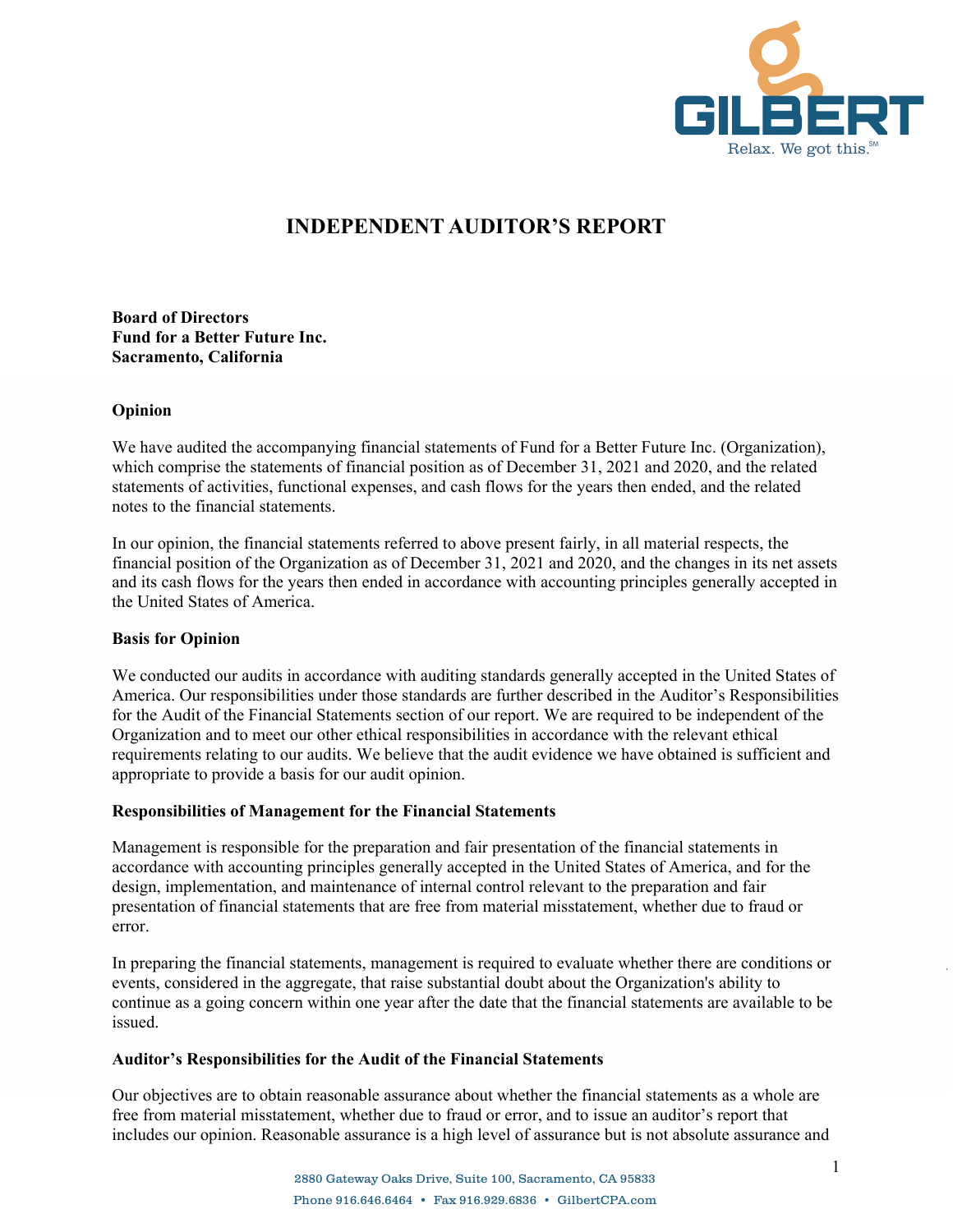Board of Directors Fund for a Better Future Inc. Page two

therefore is not a guarantee that an audit conducted in accordance with generally accepted auditing standards will always detect a material misstatement when it exists. The risk of not detecting a material misstatement resulting from fraud is higher than for one resulting from error, as fraud may involve collusion, forgery, intentional omissions, misrepresentations, or the override of internal control. Misstatements are considered material if there is a substantial likelihood that, individually or in the aggregate, they would influence the judgment made by a reasonable user based on the financial statements.

In performing an audit in accordance with generally accepted auditing standards, we:

- Exercise professional judgment and maintain professional skepticism throughout the audit.
- Identify and assess the risks of material misstatement of the financial statements, whether due to fraud or error, and design and perform audit procedures responsive to those risks. Such procedures include examining, on a test basis, evidence regarding the amounts and disclosures in the financial statements.
- Obtain an understanding of internal control relevant to the audit in order to design audit procedures that are appropriate in the circumstances, but not for the purpose of expressing an opinion on the effectiveness of Fund for a Better Future Inc.'s internal control. Accordingly, no such opinion is expressed.
- Evaluate the appropriateness of accounting policies used and the reasonableness of significant accounting estimates made by management, as well as evaluate the overall presentation of the financial statements.
- Conclude whether, in our judgment, there are conditions or events, considered in the aggregate, that raise substantial doubt about the Organization's ability to continue as a going concern for a reasonable period of time.

We are required to communicate with those charged with governance regarding, among other matters, the planned scope and timing of the audit, significant audit findings, and certain internal control related matters that we identified during the audit.

Gilbet CPA

**GILBERT CPAs Sacramento, California** 

**May 13, 2022**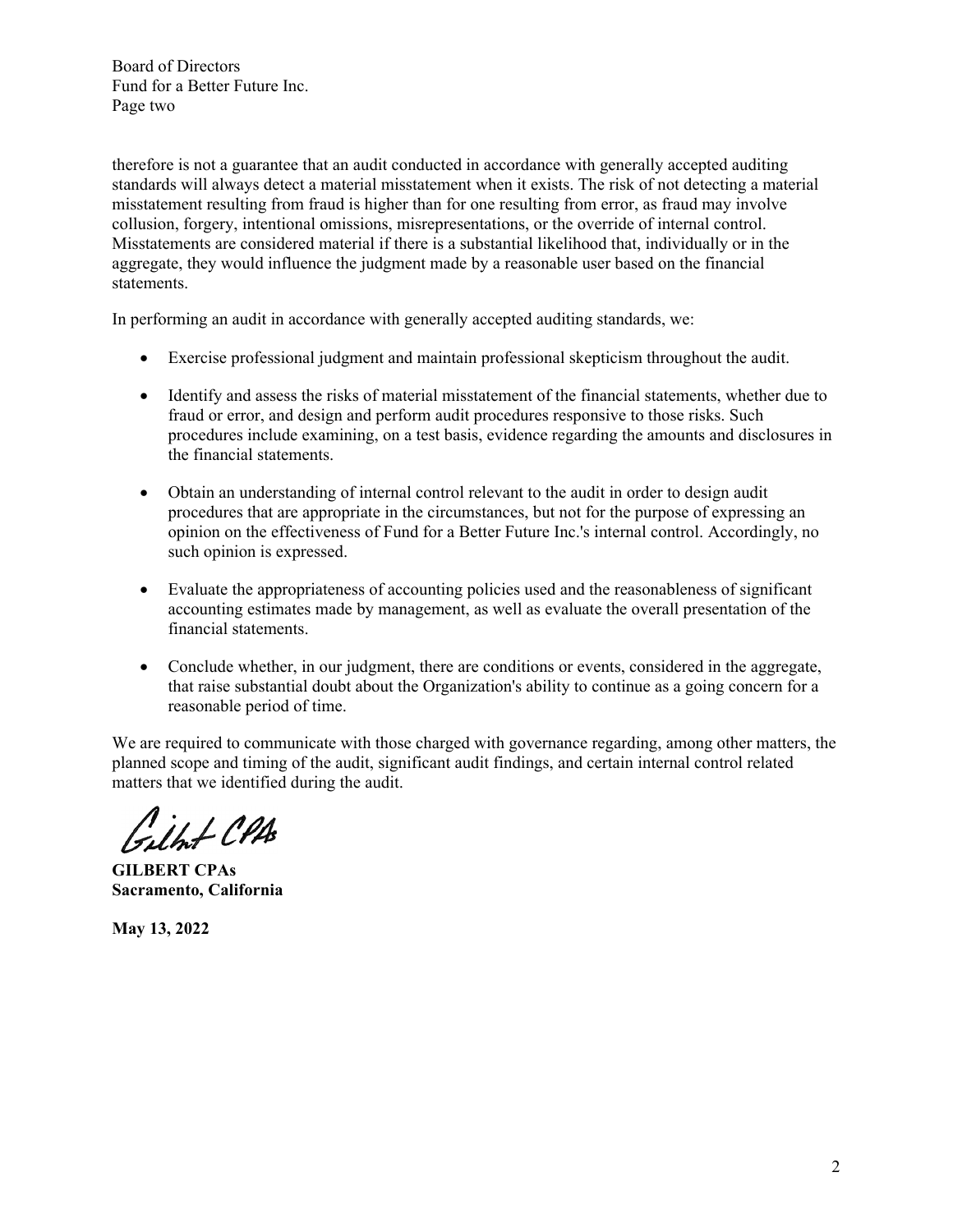### **STATEMENTS OF FINANCIAL POSITION DECEMBER 31, 2021 AND 2020**

|                                         | 2021                       | 2020                    |
|-----------------------------------------|----------------------------|-------------------------|
| <b>ASSETS</b>                           |                            |                         |
| <b>CURRENT ASSETS:</b>                  |                            |                         |
| Cash and cash equivalents               | $\mathcal{S}$<br>9,616,273 | \$<br>851,140           |
| Prepaid expenses and other assets       | 12,762                     |                         |
| Total current assets                    | 9,629,035                  | 851,140                 |
| <b>INVESTMENT</b>                       | 2,823,000                  | 2,823,000               |
| <b>TOTAL ASSETS</b>                     | \$12,452,035               | 3,674,140<br>\$         |
| <b>LIABILITIES AND NET ASSETS</b>       |                            |                         |
| <b>CURRENT LIABILITIES:</b>             |                            |                         |
| Accounts payable                        | $\mathcal{S}$<br>383,112   | $\mathcal{S}$<br>24,987 |
| Grants and contracts payable            | 1,106,616                  |                         |
| Accrued expenses                        | 79,018                     |                         |
| Total current liabilities               | 1,568,746                  | 24,987                  |
| <b>NET ASSETS:</b>                      |                            |                         |
| Without donor restrictions              | 1,135,070                  | 503,030                 |
| With donor restrictions                 | 9,748,219                  | 3,146,123               |
| Total net assets                        | 10,883,289                 | 3,649,153               |
| <b>TOTAL LIABILITIES AND NET ASSETS</b> | 12,452,035<br>S.           | 3,674,140<br>S.         |

The accompanying notes are an integral part of these financial statements. 3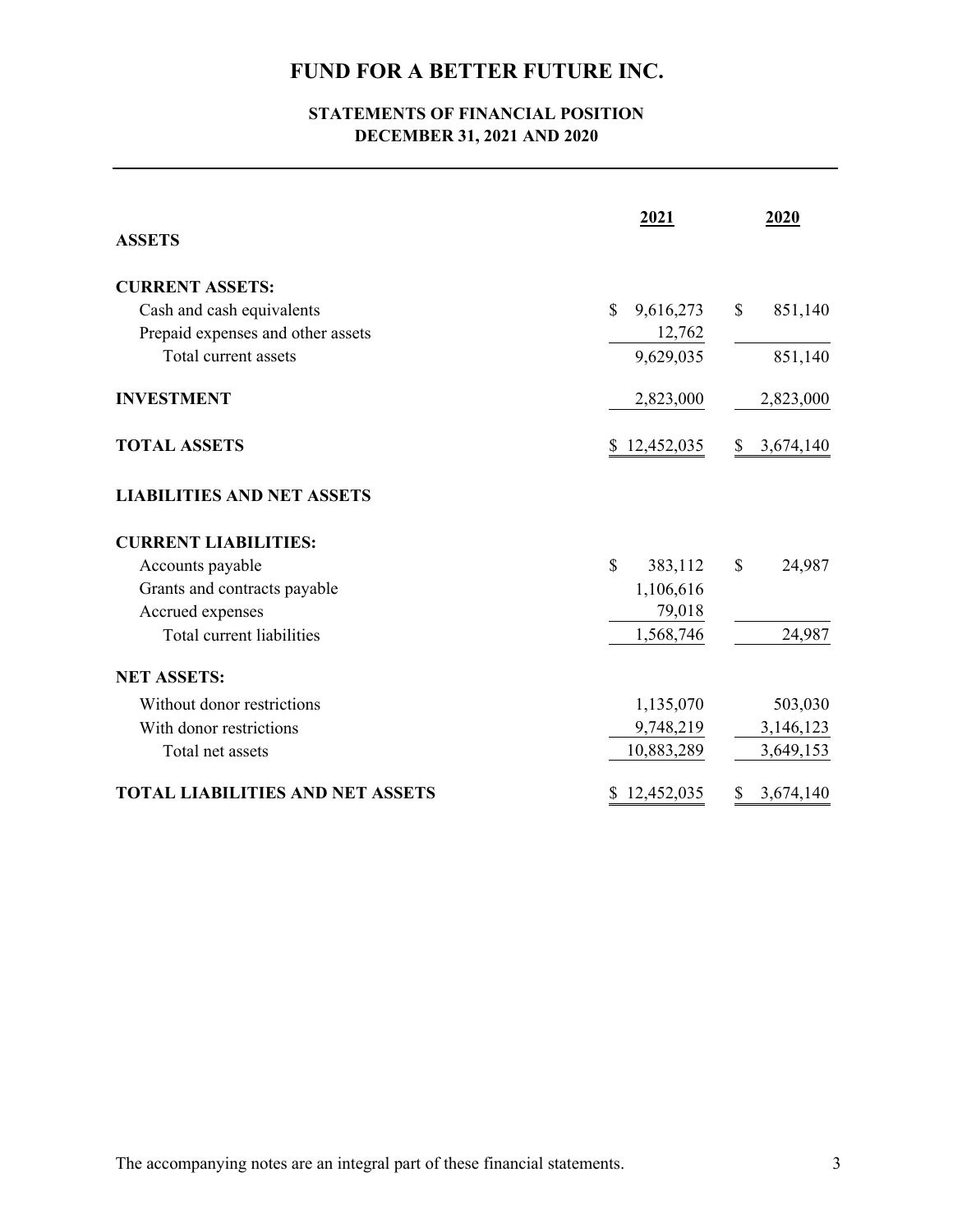### **STATEMENTS OF ACTIVITIES YEARS ENDED DECEMBER 31, 2021 AND 2020**

|                                               | 2021             | 2020            |
|-----------------------------------------------|------------------|-----------------|
| <b>NET ASSETS WITH DONOR RESTRICTIONS:</b>    |                  |                 |
| Contributions                                 | \$68,441,746     | \$35,026,246    |
| Net assets released from restrictions         | (61, 839, 650)   | (32,760,155)    |
| <b>INCREASE IN NET ASSETS WITH</b>            |                  |                 |
| <b>DONOR RESTRICTIONS</b>                     | 6,602,096        | 2,266,091       |
| <b>NET ASSETS WITHOUT DONOR RESTRICTIONS:</b> |                  |                 |
| <b>REVENUES:</b>                              |                  |                 |
| Contract revenue                              | 653,891          | 4,200           |
| Contributions                                 |                  | 104,854         |
| Interest and investment income                | 22,187           | 19,832          |
| Net assets released from restrictions         | 61,839,650       | 32,760,155      |
| Total revenues                                | 62,515,728       | 32,889,041      |
| <b>EXPENSES:</b>                              |                  |                 |
| Program activities                            | 61,516,870       | 32,477,342      |
| Supporting services:                          |                  |                 |
| General and administrative                    | 322,766          | 170,216         |
| Fundraising                                   | 44,052           | 15,043          |
| Total expenses                                | 61,883,688       | 32,662,601      |
| <b>INCREASE IN NET ASSETS WITHOUT</b>         |                  |                 |
| <b>DONOR RESTRICTIONS</b>                     | 632,040          | 226,440         |
| <b>INCREASE IN NET ASSETS</b>                 | 7,234,136        | 2,492,531       |
| <b>NET ASSETS, Beginning of year</b>          | 3,649,153        | 1,156,622       |
| <b>NET ASSETS, End of year</b>                | 10,883,289<br>\$ | \$<br>3,649,153 |

The accompanying notes are an integral part of these financial statements. 4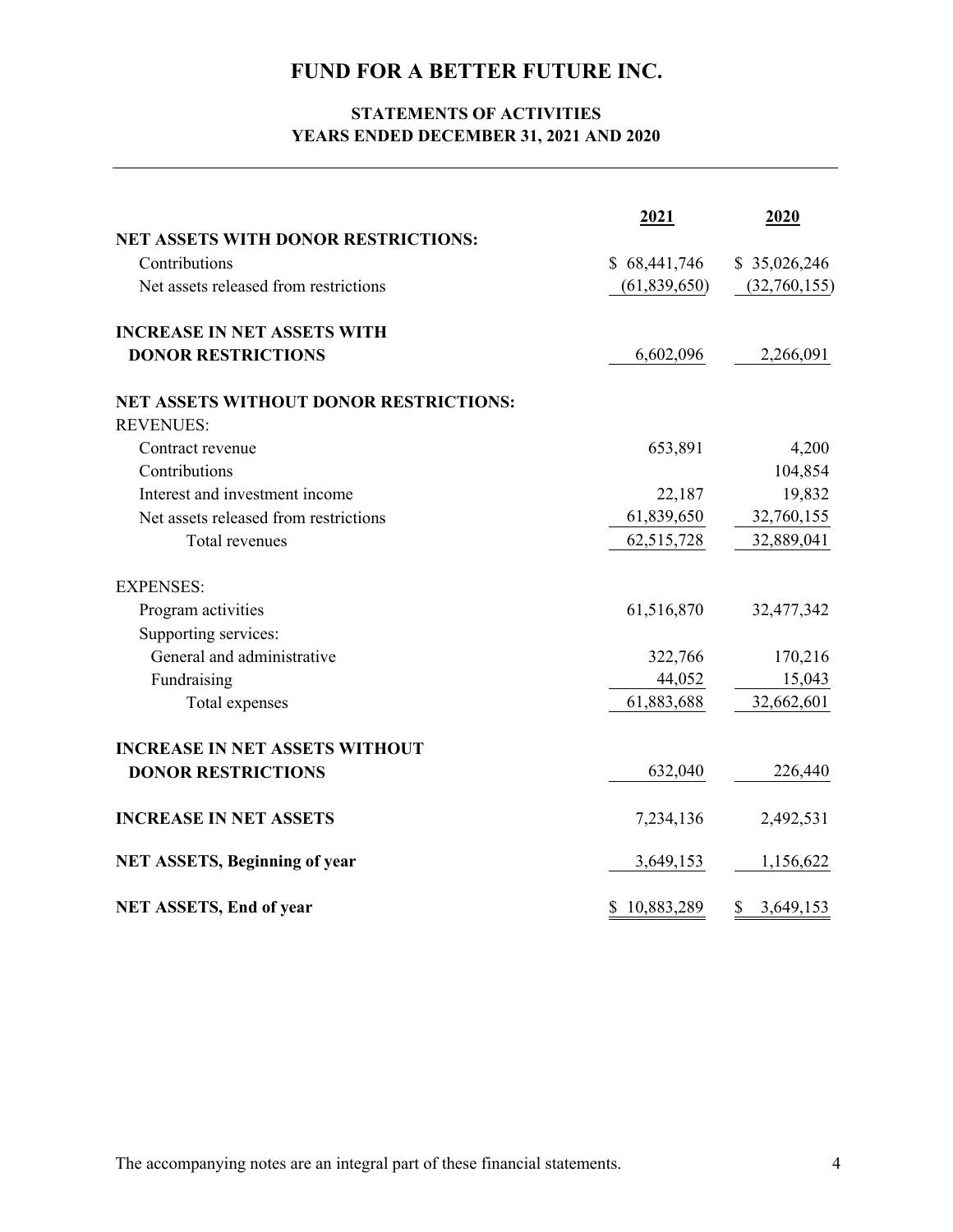### **STATEMENTS OF FUNCTIONAL EXPENSES YEARS ENDED DECEMBER 31, 2021 AND 2020**

|                                  | 2021                  |                                      |         |    |                    |    |              |
|----------------------------------|-----------------------|--------------------------------------|---------|----|--------------------|----|--------------|
|                                  | Program<br>activities | <b>General</b> and<br>administrative |         |    | <b>Fundraising</b> |    | <b>Total</b> |
| Grants and contracts             | 59,466,298<br>S.      |                                      |         |    |                    | S. | 59,466,298   |
| Contracted salaries and benefits | 1,614,719             | \$                                   | 125,904 | \$ | 31,037             |    | 1,771,660    |
| Professional services            | 180,675               |                                      | 119,498 |    | 3,750              |    | 303,923      |
| IT and website                   | 159,446               |                                      | 1,519   |    | 2,067              |    | 163,032      |
| <b>Facilities</b>                | 82,528                |                                      | 64,105  |    | 6,857              |    | 153,490      |
| Office expenses and supplies     | 8,032                 |                                      | 2,671   |    | 341                |    | 11,044       |
| Business insurance               |                       |                                      | 9,069   |    |                    |    | 9,069        |
| Travel                           | 5,172                 |                                      |         |    |                    |    | 5,172        |
| Total                            | 61,516,870            | S                                    | 322,766 | \$ | 44,052             |    | 61,883,688   |

|                                  | 2020                  |    |                                      |              |                    |                  |
|----------------------------------|-----------------------|----|--------------------------------------|--------------|--------------------|------------------|
|                                  | Program<br>activities |    | <b>General</b> and<br>administrative |              | <b>Fundraising</b> | <b>Total</b>     |
| Grants and contracts             | 32,410,000<br>S.      |    |                                      |              |                    | 32,410,000<br>S. |
| Contracted salaries and benefits | 42,902                | \$ | 76,804                               | $\mathbb{S}$ | 9,583              | 129,289          |
| Professional services            |                       |    | 43,236                               |              |                    | 43,236           |
| IT and website                   | 4,609                 |    | 8,252                                |              | 1,030              | 13,891           |
| Facilities                       | 17,369                |    | 31,094                               |              | 3,880              | 52,343           |
| Office expenses and supplies     | 2,462                 |    | 4,408                                |              | 550                | 7,420            |
| Business insurance               |                       |    | 5,742                                |              |                    | 5,742            |
| Travel                           |                       |    | 680                                  |              |                    | 680              |
| Total                            | 32,477,342            | \$ | 170,216                              |              | 15,043             | 32,662,601<br>S  |

The accompanying notes are an integral part of these financial statements. 5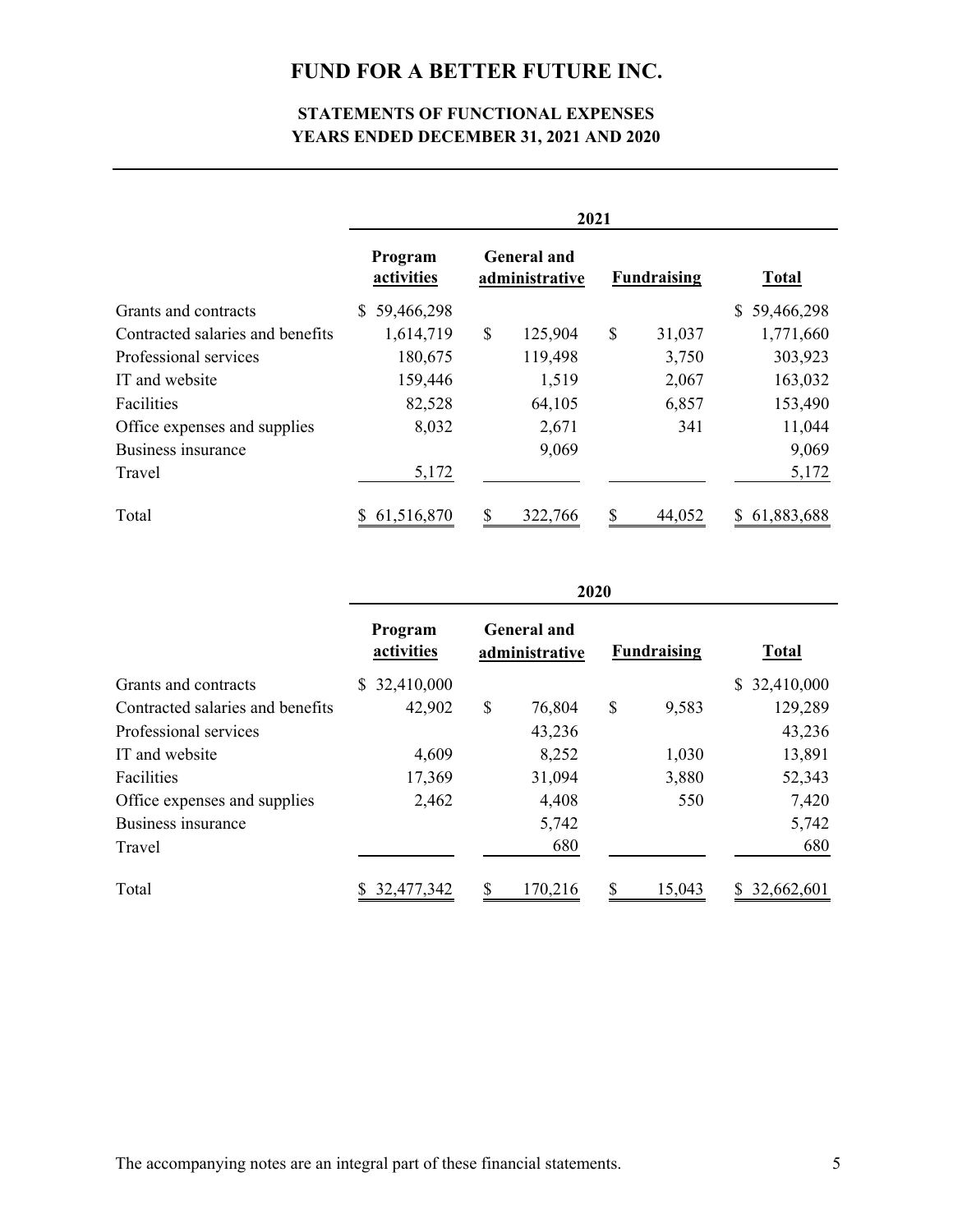### **STATEMENTS OF CASH FLOWS YEARS ENDED DECEMBER 31, 2021 AND 2020**

|                                                         | 2021            |              | 2020        |
|---------------------------------------------------------|-----------------|--------------|-------------|
| <b>CASH FLOWS FROM OPERATING ACTIVITIES:</b>            |                 |              |             |
| Increase in net assets                                  | \$<br>7,234,136 | $\mathbb{S}$ | 2,492,531   |
| Reconciliation to net cash used by operating activities |                 |              |             |
| Net realized gain on investments                        | (20,607)        |              |             |
| Receipt of donated investments                          | (8,516,725)     |              | (326, 465)  |
| Proceeds from sale of donated investments               | 8,537,332       |              | 326,465     |
| Changes in:                                             |                 |              |             |
| Contributions receivable                                | (700)           |              | 200,000     |
| Prepaid expenses and other assets                       | (12,062)        |              |             |
| Accounts payable                                        | 358,125         |              | 9,346       |
| Grants and contracts payable                            | 1,106,616       |              |             |
| Accrued expenses                                        | 79,018          |              |             |
| Net cash provided by operating activities               | 8,765,133       |              | 2,701,877   |
| <b>CASH FLOWS FROM INVESTING ACTIVITIES</b>             |                 |              |             |
| Purchases of investment                                 |                 |              | (2,823,000) |
| Net cash used by investing activities                   |                 |              | (2,823,000) |
| NET INCREASE (DECREASE) IN CASH AND                     |                 |              |             |
| <b>CASH EQUIVALENTS</b>                                 | 8,765,133       |              | (121, 123)  |
| CASH AND CASH EQUIVALENTS, Beginning of year            | 851,140         |              | 972,263     |
| CASH AND CASH EQUIVALENTS, End of year                  | \$<br>9,616,273 | \$           | 851,140     |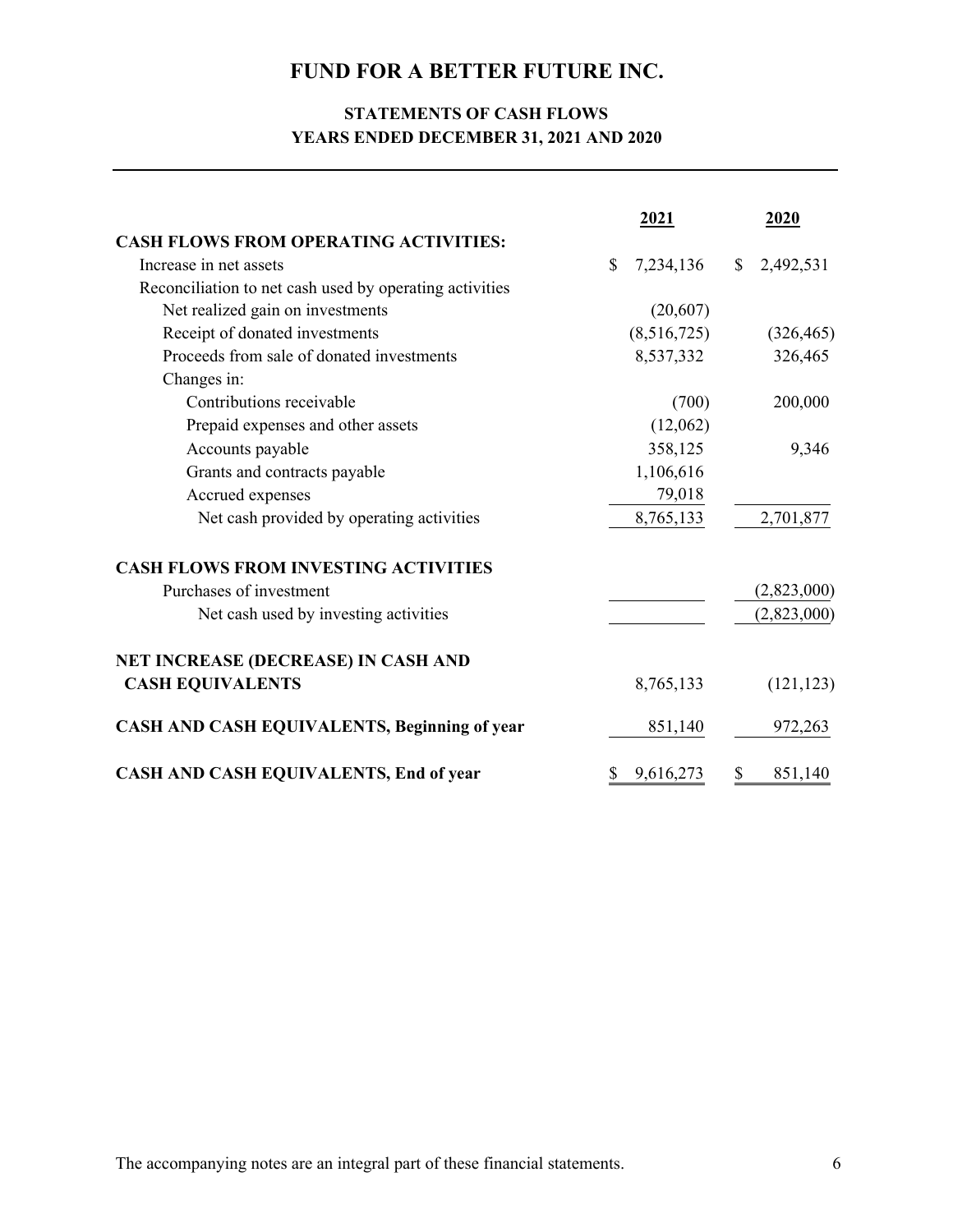#### **NOTES TO FINANCIAL STATEMENTS DECEMBER 31, 2021 AND 2020**

#### **1. OPERATIONS AND SIGNIFICANT ACCOUNTING POLICIES**

Fund for a Better Future Inc. (Organization) commenced principal operations during 2016. The Organization is an independent, nonprofit organization that pools private contributions and distributes funds to organizations and political campaigns, focusing on upholding democratic values, protecting the environment, promoting health, and advancing social equity. During 2021, the Organization became the fiscal sponsor for Climate Power. Climate Power seeks to enact bold climate action, building political will and public support to help set the stage for future wins.

**Basis of presentation** – The financial statements are presented in conformity with professional standards applicable to not-for-profit entities. The Organization reports information regarding its position and activities according to the following net asset classifications:

*Net assets without donor restrictions* – Net assets that are not subject to donor-imposed restrictions and may be expended for any purpose in performing the primary objectives of the organization. These net assets may be used at the discretion of management.

*Net assets with donor restrictions* – Net assets subject to donor-imposed restrictions. Some donor-imposed restrictions are temporary in nature, such as those that will be met by the passage of time or other events specified by the donor. Other donor-imposed restrictions are perpetual in nature, where the donor stipulates that resources be maintained in perpetuity. When a restriction expires (generally, as payments are made to fulfill the purposes of the contribution), net assets with donor restrictions are reclassified to net assets without donor restrictions and reported in the statement of activities as net assets released from restrictions. The Organization has no donorimposed restrictions that are perpetual in nature.

**Revenue recognition** – Contributions, including grants and contracts obtained from private foundations, other nonprofit organizations, and individual donors, are recognized in full when received or unconditionally promised, in accordance with professional standards. Conditional promises to give - that is, those with a measurable performance or other barrier and a right of return are not recognized until the conditions on which they depend have been met. The Organization had one unrecognized conditional contribution from a related party (Note 6) totaling \$15,000,000 at December 31, 2021, which will be recognized as the conditions are met in future periods. The Organization did not have any unrecognized conditional contributions at December 31, 2020. All contributions are considered available for unrestricted use unless specifically restricted by donors for future periods or specific purposes. Donor-restricted amounts are reported as increases in net assets with donor restrictions. Net assets with donor restrictions become unrestricted and are reported in the statements of activities as net assets released from restrictions when the time restrictions expire or the contributions are used for the restricted purpose.

The Organization's revenue from contracts with customers consists of agreements entered into where each party receives commensurate value. Revenue is recognized as the Organization satisfies various performance obligations outlined in the agreements. Payment terms are outlined in the agreements and vary based on the objectives and structure of the contracts. For the year ended December 31, 2021, all revenue from contracts were recognized at the point in time in which the required performance obligations were met.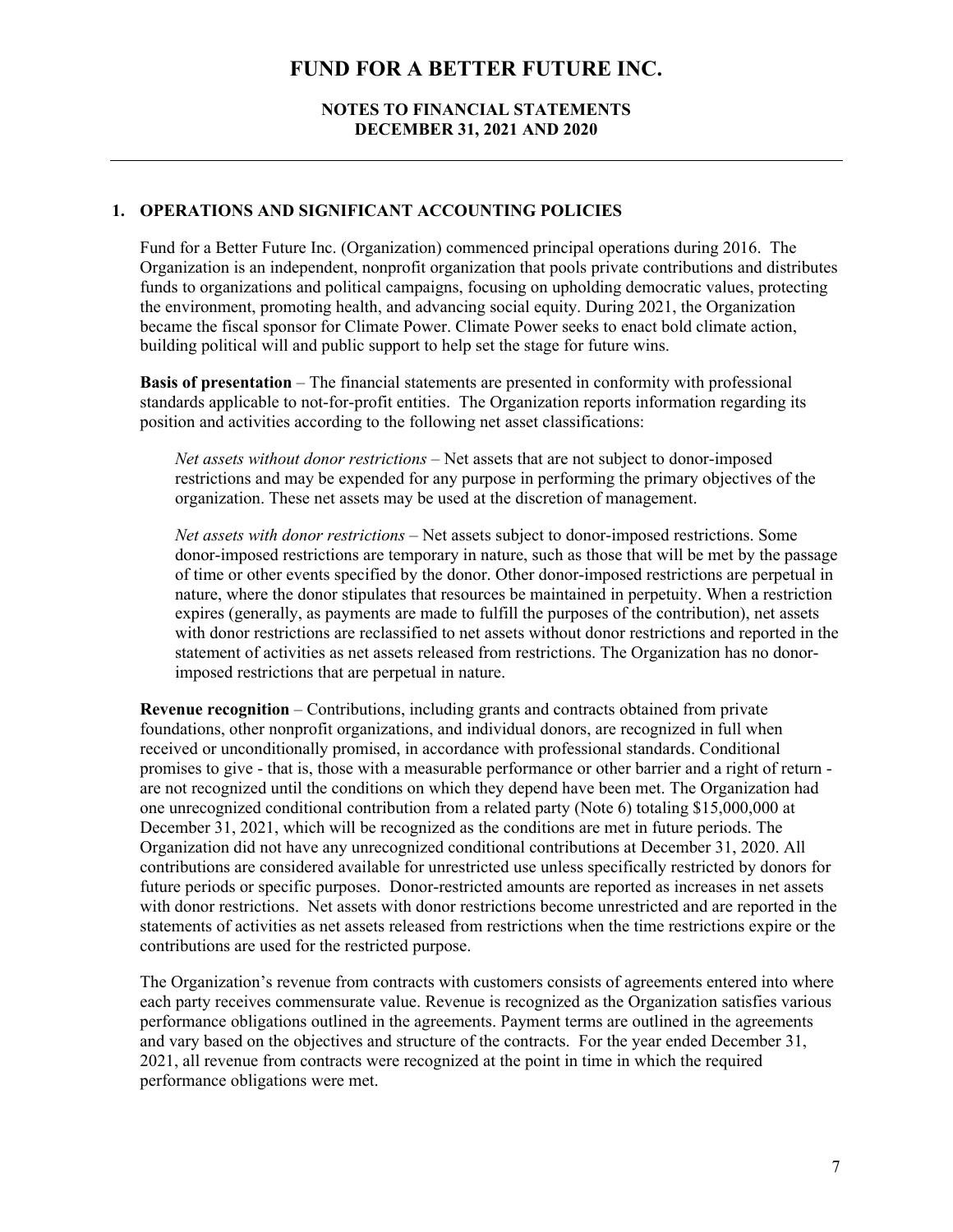#### **NOTES TO FINANCIAL STATEMENTS DECEMBER 31, 2021 AND 2020**

Funds received in advance of being earned are recorded as deferred revenue, which represents a contract liability. When the Organization satisfies a performance obligation and becomes entitled to payment, a receivable is recorded. At December 31, 2021, the Organization has \$700 in contracts receivable. There were no receivables or deferred revenue related to contracts with customers at December 31, 2020 or 2019.

**Cash and cash equivalents** – For financial statement purposes, the Organization considers all investments with a maturity at purchase of three months or less to be cash equivalents.

**Investment** is stated at fair value. Changes in fair value and realized gains and losses are included in investment income. There were no changes in fair value of realized gains or losses in the year ended December 31, 2021 or 2020.

**Functional allocation of expenses** – The financial statements report certain categories of expenses that are attributable to more than one program or supporting function. Therefore, these expenses require allocation on a reasonable basis that is consistently applied. The expenses that are allocated include contracted salaries and benefits, facilities, IT and website, and office supplies and expenses. Contracted salaries and benefits are allocated based on time and effort. All other expenses are allocated based on the proportion of the number of programs or supporting function employees benefitting from the expenses per month. The Organization accounts for its expenditures in the following categories:

**Program activities** – Expenditures are related to grants made to other not-for-profit organizations, contracts entered into for services and contributions made to political campaigns within the scope of the Organization's areas of interest: upholding democratic values, protecting the environment, improving health, and advancing social equity.

**General and administrative** – Expenditures are related to building and maintaining an efficient business infrastructure, including oversight, business and financial management, governance, general recordkeeping, budgeting, and all management and administration, except for that which is directly attributable to the conduct of program activities.

**Fundraising** – Expenses are related to time spent on developing new programs, preparing proposals and soliciting contributions.

**Grants awarded –** The Organization recognizes grant expense at the time grant negotiations are substantially complete with the grantee and the grant award has been approved by management or the Board of Directors. Grants that have been determined to be conditional, which depend on the occurrence of specified uncertain events, are not recorded until the conditions have been met. The Organization has outstanding conditional grants of \$4,625,000 at December 31, 2021. There were no outstanding conditional grants at December 31, 2020.

**Income taxes** – The Organization, a publicly supported organization, is exempt from income taxes under Internal Revenue Code Section 501(c)(4).

**Use of estimates** – The preparation of financial statements in conformity with accounting principles generally accepted in the United States of America requires management to make estimates and assumptions that affect certain reported amounts and disclosures. Accordingly, actual results could differ from those estimates.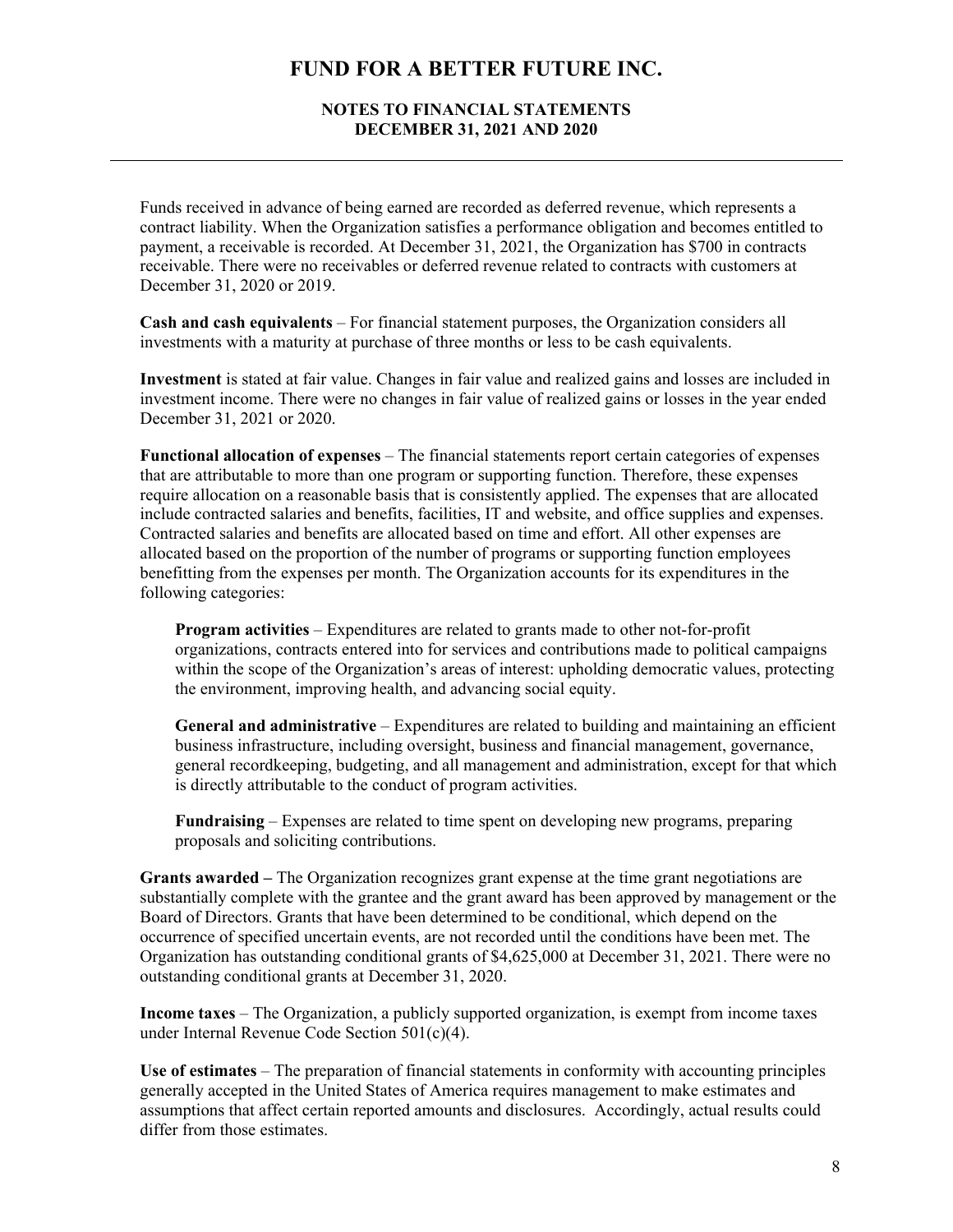#### **NOTES TO FINANCIAL STATEMENTS DECEMBER 31, 2021 AND 2020**

**Fair value measurements –** Fair value is a market-based measurement, not an entity-specific measurement. For some assets and liabilities, observable market transactions or market information might be available. For other assets and liabilities, observable market transactions and market information might not be available. However, the objective of a fair value measurement in both cases is the same—to estimate the price at which an orderly transaction to sell the asset or to transfer the liability would take place between market participants at the measurement date under current market conditions (that is, an exit price at the measurement date from the perspective of a market participant that holds the asset or owes the liability).

In order to increase consistency and comparability in fair value measurements, a fair value hierarchy that prioritizes observable and unobservable inputs is used to measure fair value into three broad levels, as follows:

| Level 1 Inputs | Unadjusted quoted prices in active markets that are accessible at the<br>measurement date for identical assets or liabilities. |
|----------------|--------------------------------------------------------------------------------------------------------------------------------|
| Level 2 Inputs | Inputs other than quoted prices in active markets that are observable either<br>directly or indirectly.                        |
| Level 3 Inputs | Unobservable inputs for the assets or liabilities.                                                                             |

**Subsequent events** have been evaluated through May 13, 2022, the date the financial statements were issued. Management concluded that no material subsequent events have occurred since December 31, 2021, that require recognition or disclosure in the financial statements.

### **2. LIQUIDITY AND AVAILABILITY OF RESOURCES**

The Organization's financial assets available within one year of the statement of financial position date for general expenditure are as follows:

|                                                                            | 2021        | 2020          |
|----------------------------------------------------------------------------|-------------|---------------|
| Cash and cash equivalents                                                  | \$9,616,273 | 851,140<br>S. |
| Investment                                                                 | 2,823,000   | 2,823,000     |
| Total financial assets                                                     | 12,439,273  | 3,674,140     |
| Less amounts unavailable for general expenditures within one year, due to: |             |               |
| Restricted by donors with purpose or time restrictions                     | (9,748,219) | (3,146,123)   |
| Total financial assets available to management                             |             |               |
| for general expenditure within one year                                    | \$2,691,054 | 528,017       |

The Organization is substantially supported by restricted contributions. Because donors' restrictions require resources to be used in a particular manner or in a future period, the Organization must maintain sufficient resources to meet those responsibilities to its donors. Thus, certain financial assets may not be available for general expenditure within one year.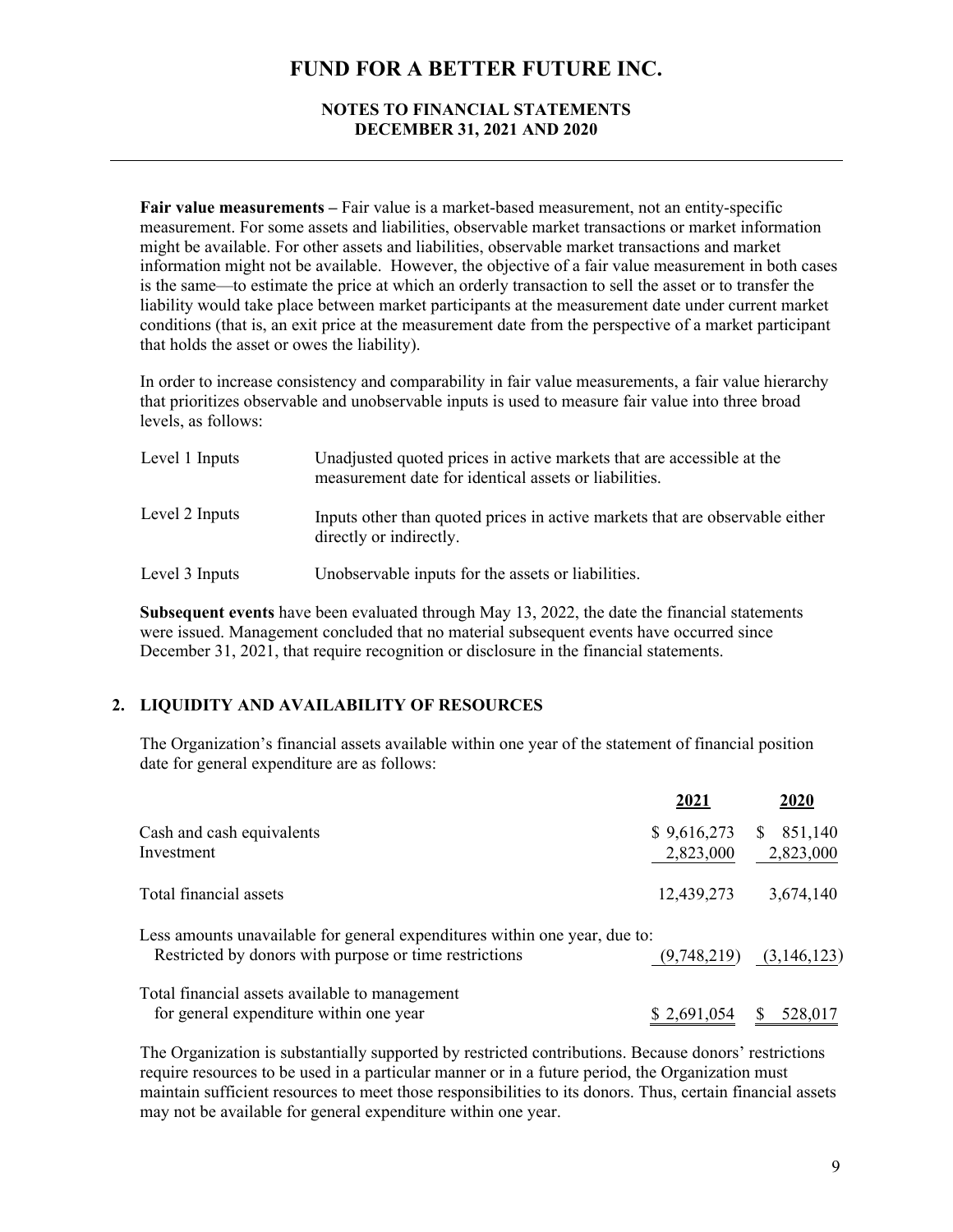#### **NOTES TO FINANCIAL STATEMENTS DECEMBER 31, 2021 AND 2020**

As part of the Organization's liquidity management, it has a policy to structure its financial assets to be available as its general expenditures, liabilities, and other obligations come due.

#### **3. NET ASSETS WITH DONOR RESTRICTIONS**

Net assets with donor restrictions are restricted for the following programs at December 31:

|                              | <u>2021</u> | 2020                   |
|------------------------------|-------------|------------------------|
| Climate Power                | \$5,715,066 |                        |
| Climate Impact Fund          |             | 3,105,167 \$ 2,869,500 |
| <b>Beyond Petrochemicals</b> | 476,000     |                        |
| <b>Healthy Communities</b>   | 374,304     | 198,942                |
| <b>Other Programs</b>        | 77,682      | 77,681                 |
| Total                        | \$9,748,219 | \$3,146,123            |

#### **4. CONCENTRATIONS**

The Organization minimizes credit risk associated with cash by periodically evaluating the credit quality of its primary financial institution. The balance at times may exceed federally insured limits. The Organization's deposits held with financial institutions in excess of federal depository insurance limits were \$9,139,368 and \$571,105 as of December 31, 2021 and 2020, respectively. The Organization has not experienced any losses in such accounts and management believes the Organization is not exposed to any significant credit risk related to cash.

The Organization had four major donors that accounted for 73% of total contribution revenue in 2021, and two major donors that accounted for 84% of total contribution revenue in 2020.

#### **5. INVESTMENT**

The Organization's investment for program related and impact investing purposes at December 31, 2021 and 2020 consists of common shares in a privately held company without readily determinable fair value as it is not traded in active markets. As such, this investment is classified in Level 3 of the fair value hierarchy.

The Organization adjusts the carrying value of non-marketable equity securities up or down for observable price changes in orderly transactions for identical or similar investments of the same issuer, and for impairment, if any (referred to as the measurement alternative). All gains and losses on non-marketable equity securities, realized and unrealized, are recognized in the statement of activities as changes in the appropriate class of net assets based on whether or not a donor-imposed restriction exists.

As of December 31, 2021 and 2020 non-marketable equity securities had a carrying value of \$2,823,000. No remeasurement was deemed necessary during the years ended December 31, 2021 or 2020.